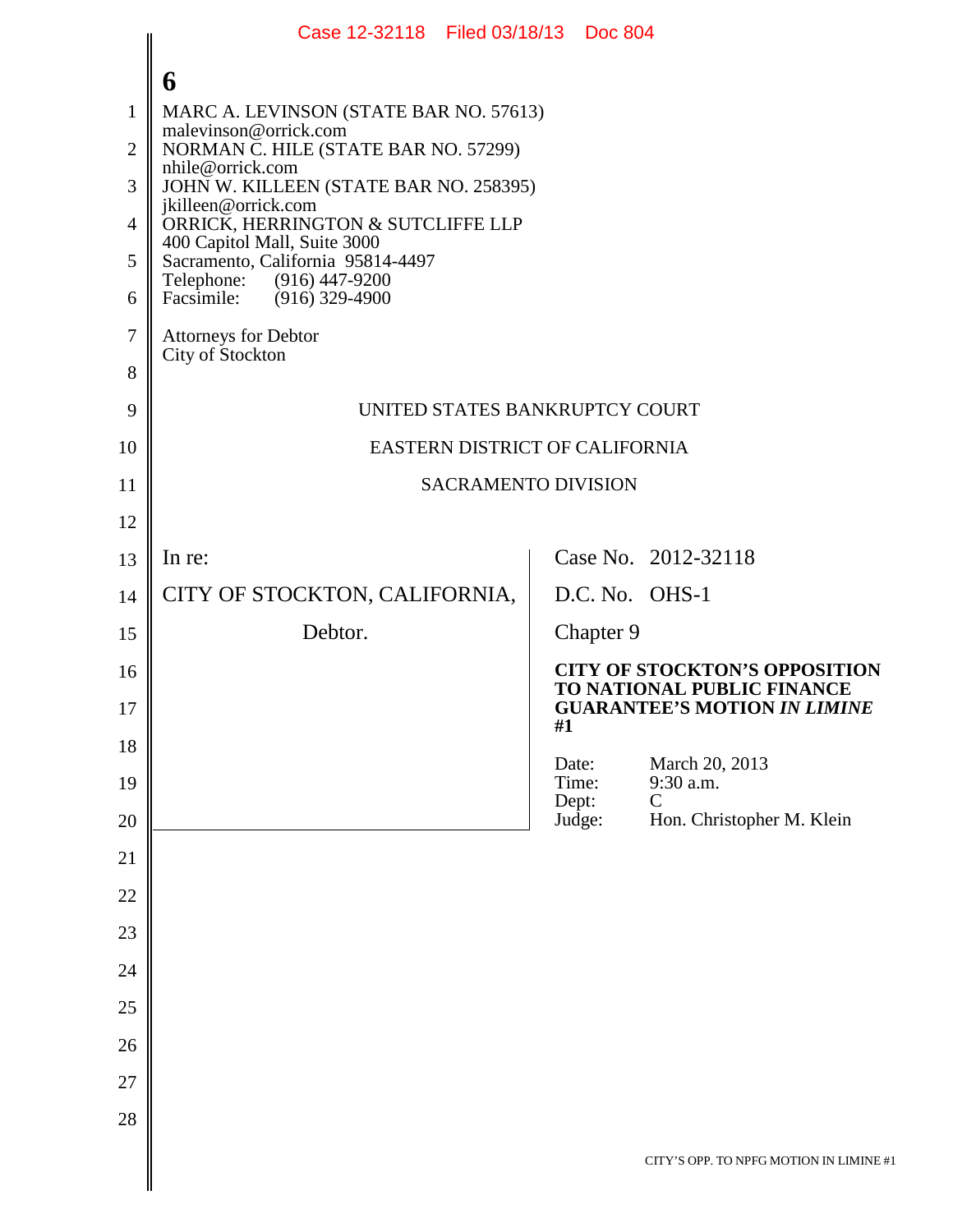#### Case 12-32118 Filed 03/18/13 Doc 804

1 2 3 4 5 6 7 8 On March [1](#page-1-0)3, National Public Finance Guarantee, on behalf of the Objectors, <sup>1</sup> filed a motion in limine ("Mot.") seeking to exclude "any evidence or argument concerning the rationale for the City of Stockton, California's ["the City"] decision not to negotiate with or to seek to impair the California Public Employees' Retirement System ["CalPERS"] prior to the filing of this chapter 9 petition." Mot. 1; Dkt. No. 757. According to the Objectors, the City's decision during depositions to assert the attorney-client privilege with respect to certain communications between City staff and its attorneys should prevent the City from introducing *any* evidence in support of its decision not to impair employee pensions outside of chapter 9.

9 10 11 12 13 14 15 The fatal flaw in the Objectors' logic is that the privileged communications which the City refused to disclose during its depositions were not relied upon by the City in countering the Objectors' CalPERS arguments. The refusal to disclose Communication A during a deposition does not preclude a party from subsequently introducing Exhibits B, C, and D at trial. It only precludes the party from introducing Communication A. The Objectors' motion in limine is thus overbroad; while a motion to exclude evidence of "A" would have been proper, they cannot move to exclude B, C, and D.

16 17 18 19 20 21 22 23 24 25 The Objectors have abundant, non-privileged information with which to test the City's "rationale" for not impairing pensions outside of chapter 9. Just on reply the City submitted 16 pages of briefing and hundreds of pages of evidence addressing that precise issue, all of which the Objectors had the opportunity to test and none of which the City asserted was protected by privilege. The Objectors also deposed the City's Vice Mayor, the City Manager, the Police Chief (twice), the City's chief labor negotiator (twice), the Human Resources Director, the City's compensation consultant, and the City's reply expert. While the City's attorneys instructed City witnesses not to disclose attorney-client communications within one specific context ("A"), it offered full discovery of the material on which the City actually relied in its papers and on which it will rely at trial ("B, C, and D"). Despite their posturing, the Objectors have not demonstrated

26

<span id="page-1-0"></span>27

<sup>28</sup>  $1(1)$  Assured Guaranty Corp. and its affiliate Assured Guaranty Municipal Corp. (together, "Assured"); (2) National Public Finance Guaranty Corporation ("National"); (3) Franklin Advisers, Inc. ("Franklin"); and (4) Wells Fargo Bank, National Association, as indenture trustee ("Wells Fargo").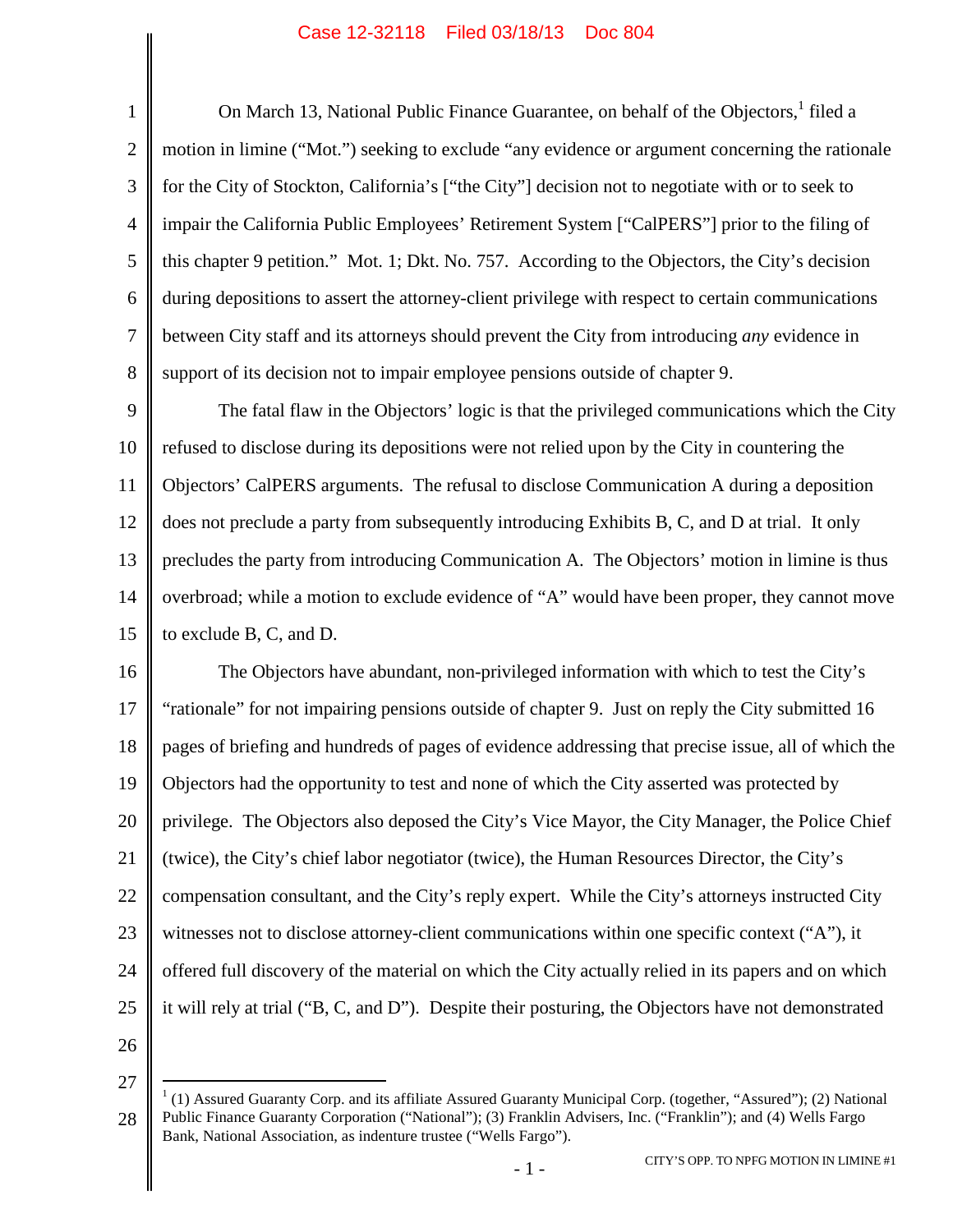in any way that the City is using the attorney-client privilege as both a "shield" and a "sword." *See* Mot. 3. The Court should deny the motion.

3 4

1

2

# **I. COMMUNICATIONS BETWEEN CITY STAFF AND ITS ATTORNEYS ARE PRIVILEGED, AS ARE CLOSED SESSION COMMUNICATIONS.**

5 6 7 8 9 10 11 12 13 14 15 As explained in detail in the City's June 29 Memorandum of Fact and Law [Dkt. No. 19] and its Reply [Dkt. No. 707], on February 28, 2012, the City Council authorized the City Manager to initiate the AB 506 process, a never-before-used precursor to the rarely used municipal bankruptcy process. The City retained a team of legal and financial experts to guide it through mediation and to assist in preparing for the largest city chapter 9 filing in United States history. To steer this effort, the City Manager assembled a "Strategic Direction Team" ("SDT"), which met once a week. The Strategic Direction Team consisted of the City Manager, the City Attorney, a Deputy City Manager, the Chief Financial Officer, the Human Resources Director, financial consultants, labor consultants, and numerous outside attorneys representing the City for chapter 9 strategy and labor negotiations. *See, e.g.*, Transcript of Deposition of David N. Millican taken October 31, 2012, p. 132:4-13.

16 17 18 19 20 21 In fact, the SDT involved three separate layers of attorneys. First, either the City Attorney or a Deputy City Attorney attended every SDT meeting. Second, at least one attorney from Orrick, the City's restructuring counsel, attended every meeting. Third, attorneys from Renne Sloan Holtzman Sakai LLP, the City's labor counsel, attended many meetings. *Every* meeting from spring 2012 included requests for and the provision of extensive legal advice on every aspect of the City's operations and chapter 9 strategy during the AB 506 process and then during bankruptcy.

26 During discovery, the Objectors persistently sought to pierce the attorney-client privilege and learn what the City and its attorneys discussed in SDT meetings. Mot. 7. Indeed, nearly every example the Objectors cite as an example of the City's unwillingness to provide information reflected their own attorneys asking City witnesses about "conversations at the SDT level as well as the closed council level." Mot. 7 (attorney for National).

27 28

22

23

24

25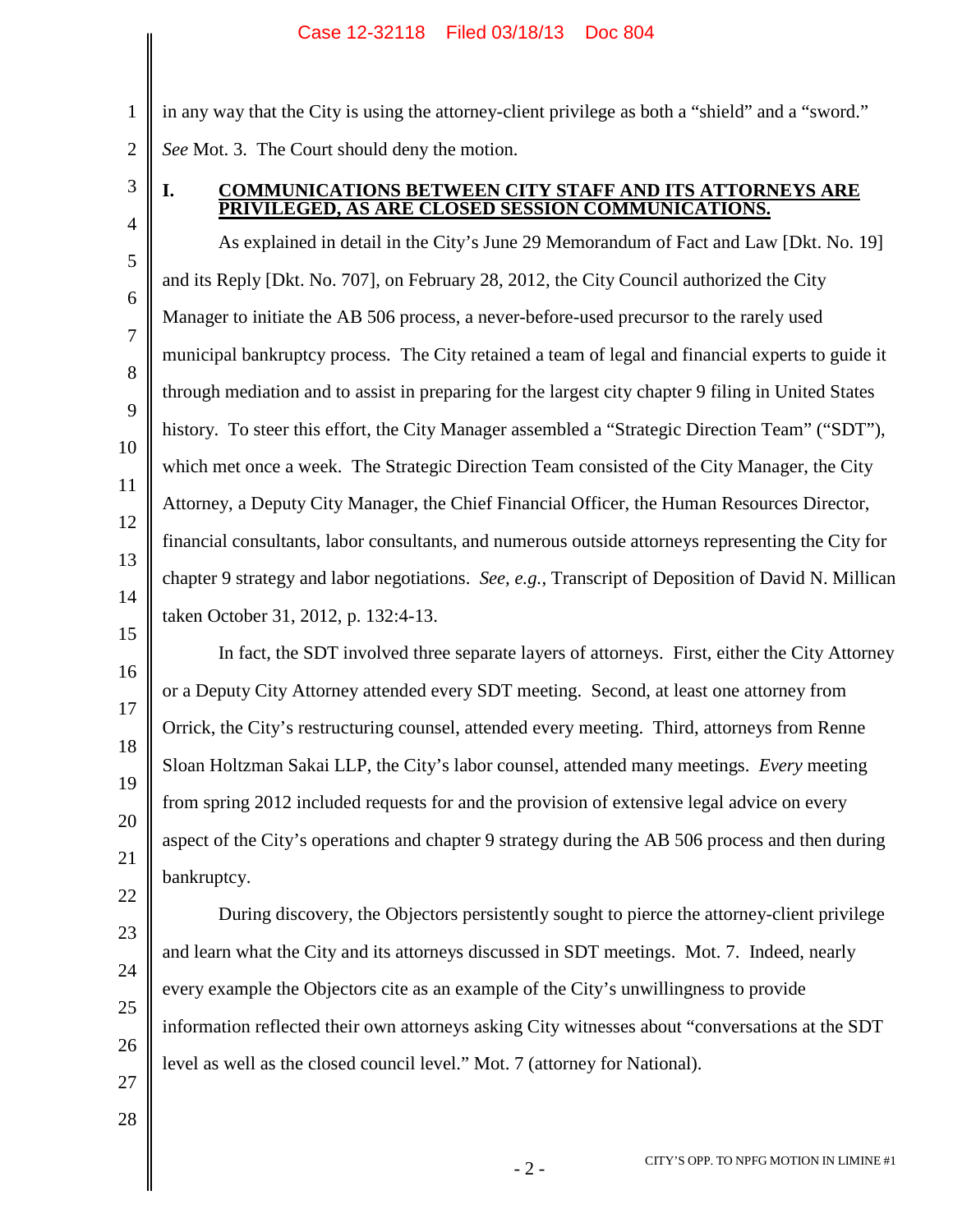### Case 12-32118 Filed 03/18/13 Doc 804

1 2 3 4 5 6 City staff's weekly conferences with counsel about legal strategy unquestionably constitute attorney-client privileged communications. *See Maricopa Audubon Soc. v. United States Forest Service*, 108 F.3d 1089, 1092 (9th Cir. 1997) (a public entity may assert attorneyclient privilege); *see also Ross v. City of Memphis*, 423 F.3d 596, 602 (6th Cir. 2005) (collecting cases holding that municipal corporations may assert the attorney-client privilege). Closed City Council sessions are likewise privileged. *See* Cal. Gov't Code § 54963.

7 8

#### **II. REFUSAL TO DISCLOSE ITS PRIVILEGED CONVERSATIONS DOES NOT PRECLUDE THE CITY FROM INTRODUCING, DIFFERENT, NON-PRIVILEGED EVIDENCE AT TRIAL**

9 10 11 12 13 14 15 16 The crux of the Objectors' complaint is that the City "on the one hand argu[ed] that it had good reasons not to negotiate with or seek to impair CalPERS, while, on the other hand, asserting privilege to prohibit the Objecting Parties from conducting fulsome discovery on the issue." Mot. 8. Nor, they say, "can the City disclose some carefully chosen portion of its rationale – as it attempts to do in its papers – while keeping the remainder under wraps." *Id.* They then cite a number of cases standing for the proposition, which the City does not dispute, that a party cannot withhold evidence based on the attorney-client privilege and then introduce the *exact same* evidence at trial. *Id.*

17 18 19 20 21 22 23 The problem for the Objectors is that they cannot and do not explain what attorney-client privileged material the City intends to rely on at trial. They cryptically accuse the city of keeping the "remainder" of its rationale "under wraps," but they do not point to a declaration, witness list, exhibit list, communication with counsel, or anything else, that might suggest that the City suddenly intends to sandbag the Objectors at trial with testimony from or documents prepared in conjunction with the SDT or closed City Council sessions. If such evidence existed, it might be subject to exclusion. But it does not.

24 25 26 27 28 And such evidence would have *nothing* to do with the dozens of pages of briefing and hundreds of pages of evidence—all non-privileged—that actually explain the City's rationale for not impairing pensions outside of chapter 9. The City was crystal clear in its Reply. It did not impair chapter 9 pensions outside of chapter 9 because (1) doing so was effectively impossible under governing state law; (2) even if it were possible, the City had a good faith belief that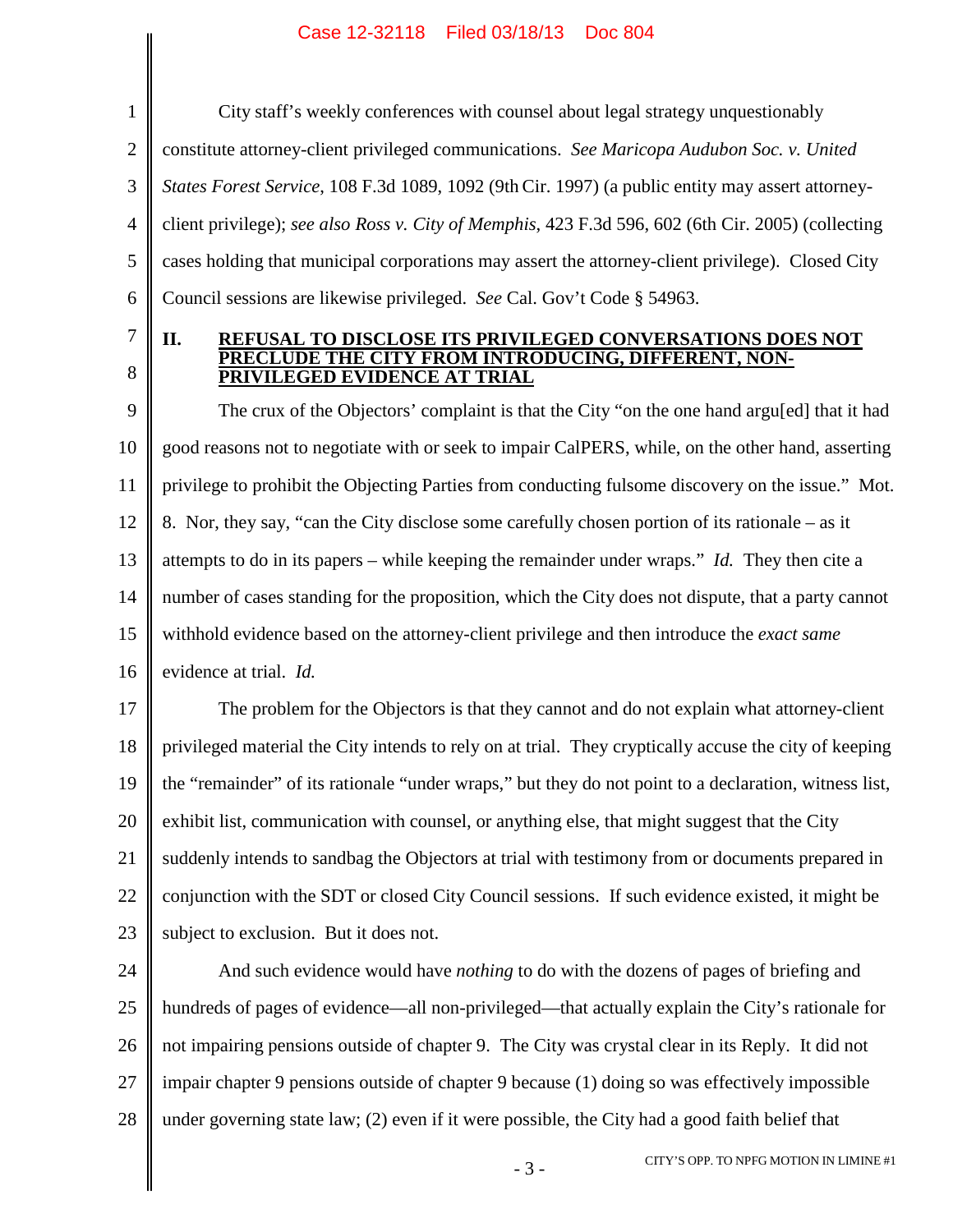#### Case 12-32118 Filed 03/18/13 Doc 804

1 2 3 4 5 6 7 reducing employee compensation and benefits to far below market levels would prompt employee departures, particularly of police. It supported this belief through evidence presented by its City Manager, its Police Chief, its chief labor consultant, and an expert witness. It also supported this evidence with quotes from City Council members in open session. *See* City's Reply [Dkt. No. 707], at 10-12. It did not rely on any evidence that would necessitate the violation of that attorney-client privilege. Nor did it rely on any information which it did not produce or otherwise make available for testing.

8 9 10 11 12 13 14 The goal of the Objectors' motion in limine is to have the Court exclude this mountain of (non-privileged) evidence based on the City's unquestionably valid assertion of the attorneyclient privilege not over that evidence, but over a completely different class of communications which the City has not attempted to offer into evidence. If the Court were to adopt the Objectors' logic, the attorney-client privilege would be vitiated because using it would then prevent parties from subsequently introducing any non-privileged evidence at trial. The Court should reject the Objectors' theory out of hand.

15 16

## **III. THE OBJECTORS OBTAINED ALL THE DISCOVERY THEY NEEDED TO TEST THE CITY'S GOOD FAITH**

17 18 19 20 21 22 23 24 25 26 27 The Objectors' pleading is more like a tardy motion to compel than a motion in limine. If the Objectors truly believed that the City's assertion of the attorney-client privilege kept them from discovering "crucial information at the heart of this eligibility dispute," Mot. 3, the appropriate remedy would have been for the Objectors—five months ago—to move to compel the information they supposedly needed to prepare their substantive objections in December. That would have allowed this issue to be decided long before trial, and given the parties the opportunity to complete discovery with a ruling that resolved the issue. That the Objectors did not reveals the hollowness of their protests now, 12 days before trial. The Objectors lacked no "crucial information" in December with which to challenge the City's assertion of the attorneyclient privilege and they lack no crucial information now. After sitting on their hands for months, they now launch a sneak attack seeking without serious basis to knock out virtually all of the

28